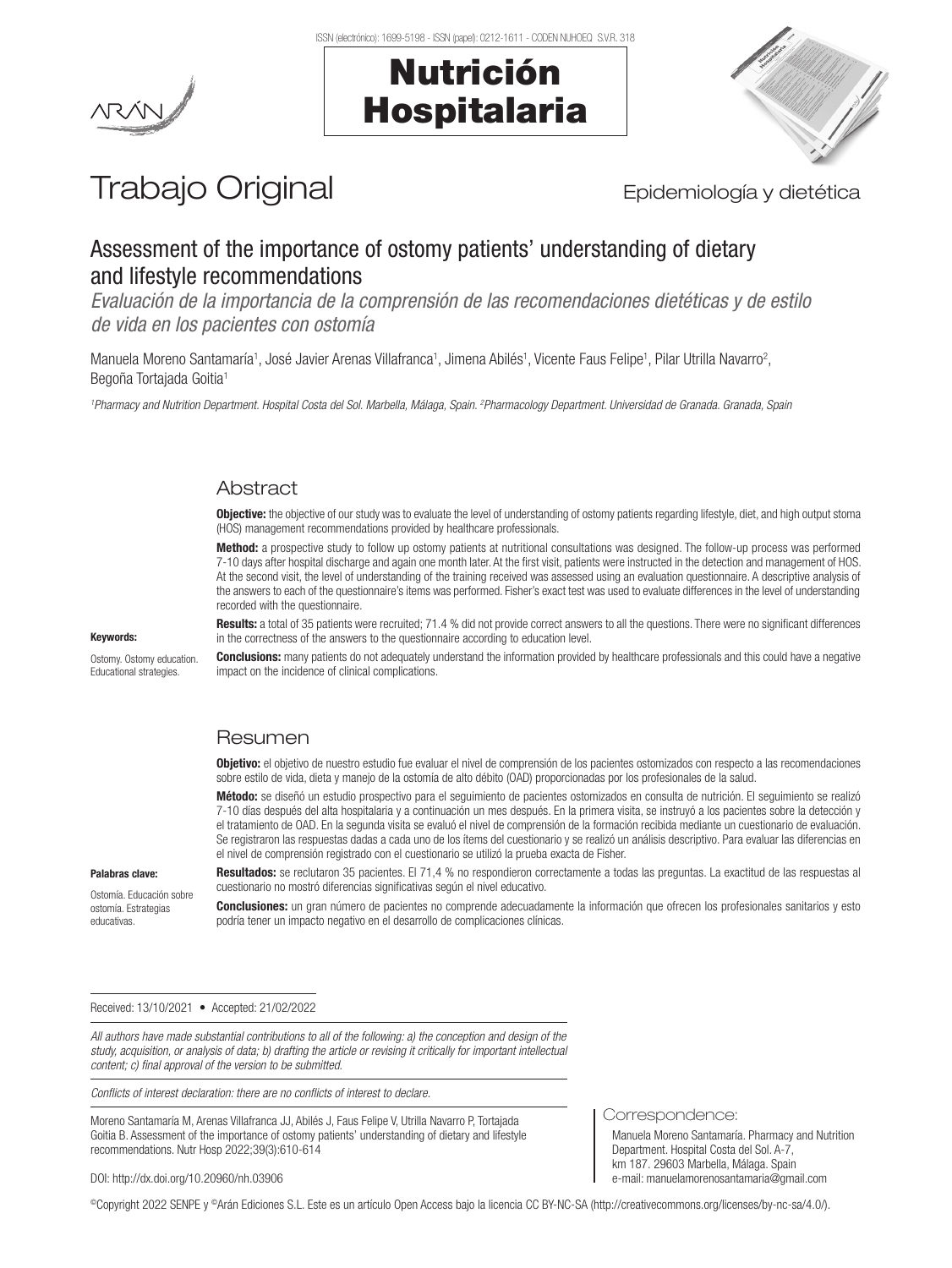## INTRODUCTION

Patient non-adherence to medical treatment recommendations from healthcare professionals is a major concern requiring additional research that would guide the implementation of strategies aimed at improving the level of patient compliance and commitment with the instructions they receive (1).

In 2003, the World Health Organization defined adherence as "the extent to which a person's behaviour —taking medication, following a diet, and/or executing lifestyle changes— corresponds with agreed recommendations from a health care provider" (2). Although nutritional therapy and lifestyle recommendations were included in this definition, current literature examining the degree of patient adherence or compliance with these recommendations is scarce (3).

Studies on medication non-adherence have identified certain patient-related characteristics that have an impact on this lack of adherence, such as age, level of education, social environment, and difficulties in understanding instructions for the management of their disease (4). Additionally, lack of communication between patients and healthcare professionals, limited consultation times, and message complexity have a negative effect on adherence (4).

The incidence of complications associated with defunctioning stoma formation in surgical patients is high (5). Dehydration and malnutrition are among the most common complications and are both intimately associated with high output stomas (HOS). Although a short self-limited high output during the first postoperative days is normal (6), an unremitting or continuous occurrence of this process requires a specific management given the associated complications, which involves identifying the cause and performing a series of actions to control it adequately (7). However, the cause is often not easy to identify. HOS triggering factors that have been described include the development of short bowel syndrome resulting from extensive intestinal resections, a flare of inflammatory bowel disease, diabetes, sudden discontinuation of drugs such as opioids or corticosteroids, or the use of prokinetics (8). Abdominal infections or obstructions have also been described as triggering factors. Furthermore, in their endeavour to establish models to predict the risk of readmissions from HOS, Chen et al. (5) identified age  $\geq 65$  years, female sex, arterial hypertension, and short postoperative hospital stay as predictive factors.

Many interventions aimed at reducing the incidence of HOS and improving patient nutritional status (9), such as scheduling early postoperative visits performed by multidisciplinary teams or implementing aggressive educational programmes, have been developed. These measures have been reported to have had positive outcomes on the reduction of associated readmission rates in certain studies (9).

However, not all interventions have achieved the objective of reducing readmission rates through the implementation of educational programmes, emphasizing the need for new educational strategies (10). This, together with the scarcity of published evidence on the evaluation of the level of understanding and compliance with dietary recommendations in this type of patients, highlights the need to design validated tools to assess the impact of educational interventions on health outcomes.

The objective of our study was, firstly, to evaluate the level of understanding of ostomy patients regarding lifestyle, diet, and high output stoma management recommendations provided by healthcare professionals during a nutritional consultation and, secondly, to analyse the impact of the level of understanding on the occurrence of this type of ostomy-related complications.

## MATERIALS AND METHODS

#### PATIENTS

The study population consisted of  $\geq$  18 year-old patients who had undergone bowel resection with ostomy.

## STUDY DESIGN

A prospective study to follow up ostomy patients at nutritional consultations in a 350-bed hospital was designed.

Based on our centre's clinical guidelines, all patients undergoing gastrointestinal resection requiring a defunctioning stoma were registered and followed up during the postoperative period to facilitate diet progression and detect potential alterations in stoma function (11). At discharge, all patients tolerated a low-residue diet. However, given the complexity of adapting to the diet after surgery and the high risk of developing complications, our hospital has defined and implemented a nutritional protocol for ostomised patients which consist of a comprehensive follow-up in outpatient clinics following hospital discharge to rapidly identify and treat any electrolyte and/or nutritional problems that may appear.

The follow-up process was performed early after hospital discharge and again one month later, as follows:

- − The first follow-up visit was performed 7-10 days after hospital discharge. The patients' nutritional history was obtained and their nutritional status and dietary progression evaluated.
- − In addition, patients were instructed in the detection and management of HOS. An information leaflet was provided (Annex I), its suitability assessed using the Suitability Assessment of Materials (SAM) scale, and its readability evaluated using the INFLESZ (Flesch‐ Szigriszt index) formula (12,13).
- − The second visit took place one month later, with a further assessment of nutritional status and dietary progression, and the recording of any occurrences of HOS. The level of understanding of the training received during the first visit was also assessed using a five-question evaluation questionnaire with dichotomous (Yes/No) responses (Fig. 1).

Demographic characteristics (age, sex, education level, employment status), underlying disease leading to the surgical intervention, length of resection, type of stoma, and presence of HOS after surgery were collected from electronic medical records.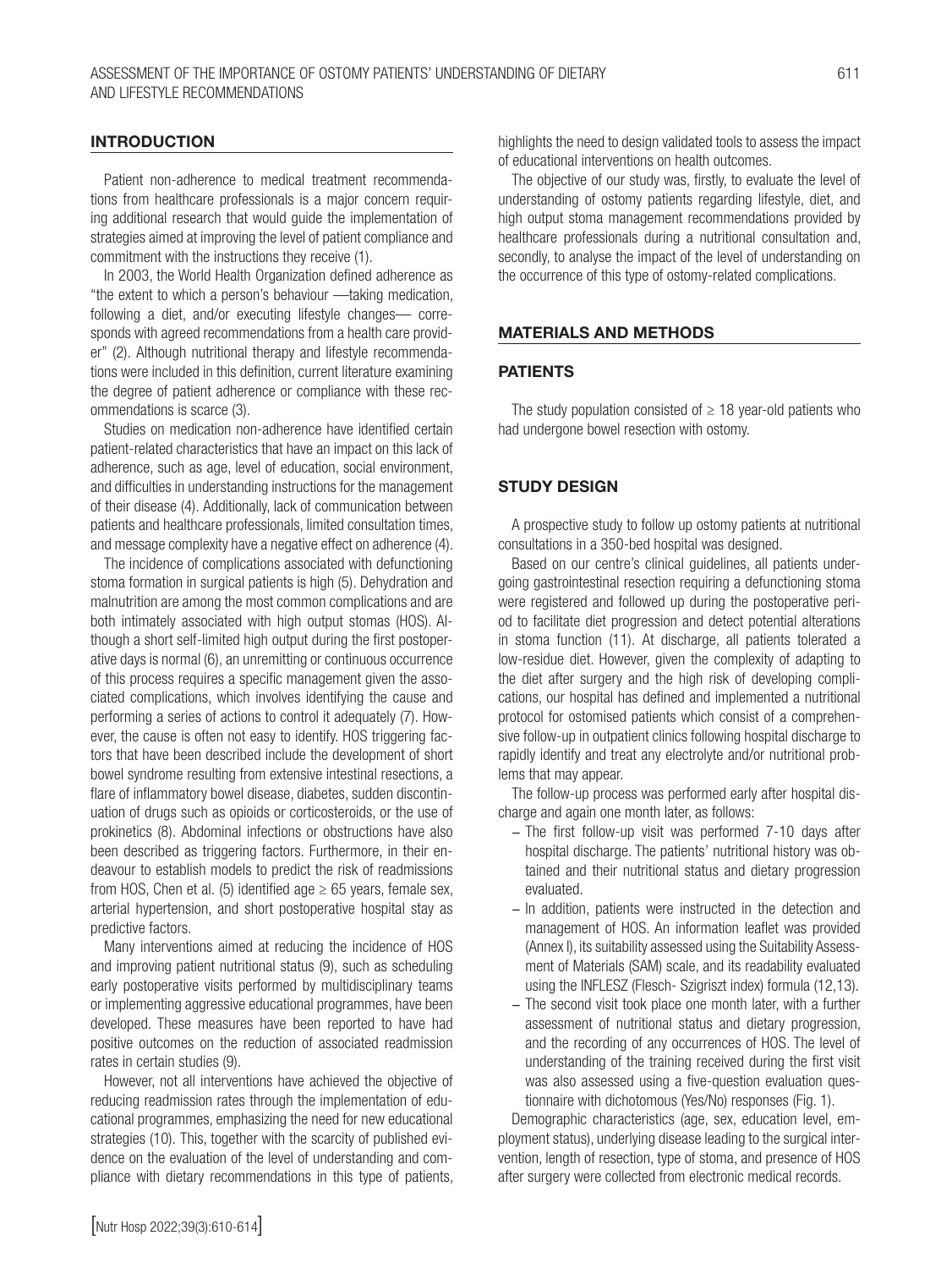## **ANNEX I. INFORMATION LEAFLET**

write the number of bags you

**Gubty** througl

hout the





❖ Sueroral®, Isotonar®, Bebesales® \* (ALTERNATIVELY USE: 1 litre of water, two spoonfuls of sugar, half a teaspoon of salt and of bicarbonate, and the juice of one medium-size lemon) ❖Isotonic beverages (Acuarius®, Isostar®,

Gatorade<sup>®</sup>, Santiveri<sup>®</sup>)

Subsequently, incorporate rice water (50 g of rice and one large peeled carrot, one litre and a half of water with salt, boil for 20 minutes on medium heat).

On no account must these solutions replace meals

Please follow the nutritionist's instructions for these cases at all times

♦ IF IT LASTS FOR MORE **THAN THREE DAYS, VISIT YOUR FAMILY DOCTOR** The addition of medication may be required to reduce the speed of bowel transit, or improve absorption.



## **WHAT IS OUTPUT?**

It is the bowel content that is discharged through the stoma and collected in the ostomy bag.

It is important to pay attention to the characteristics of the output to detect potential anomalies in bowel transit:

 $\cdot$  AMOUNT

- · FREQUENCY
- **CONSISTENCY**

## ¿WHEN SHOULD I **CONSIDER I HAVE A HIGH OUTPUT?**

Under normal conditions, the output usually ranges from 500 mL to 1000 mL daily. A high output is considered in cases when it is greater than 2000 mL for more than 48 hours or when the output is greater than 1000 mL for 3-5 days.



## **HOW DO I DETECT A HIGH OUTPUT?**

In order to monitor your output, it is important that you know the volume of the bag you are using.

You can fill up an ostomy bag at home and then measure the volume so you have a reference volume to calculate your output.

If you detect a high volume, you should closely monitor your output during the following 48-72 hours to determine if you meet the high output criteria we have established



The absorption of the food ingested is affected by this situation. If the high output continues for an extended period of time, it may cause weight loss and significant physical impairment.

# ¿WHAT SHOULD I DO **HAVE A HIGH OUTPL**

❖ You should reduce the total daily intake of fluids: one litre maximum, taken in small amounts

- ❖ Try not to drink during meals
- \*Use rehydration solutions (see below) or, as a last resort water
- 

❖ Always avoid herbal teas, coffee, soft drinks, and fruit juice when you have a high output. These drinks will make it worse.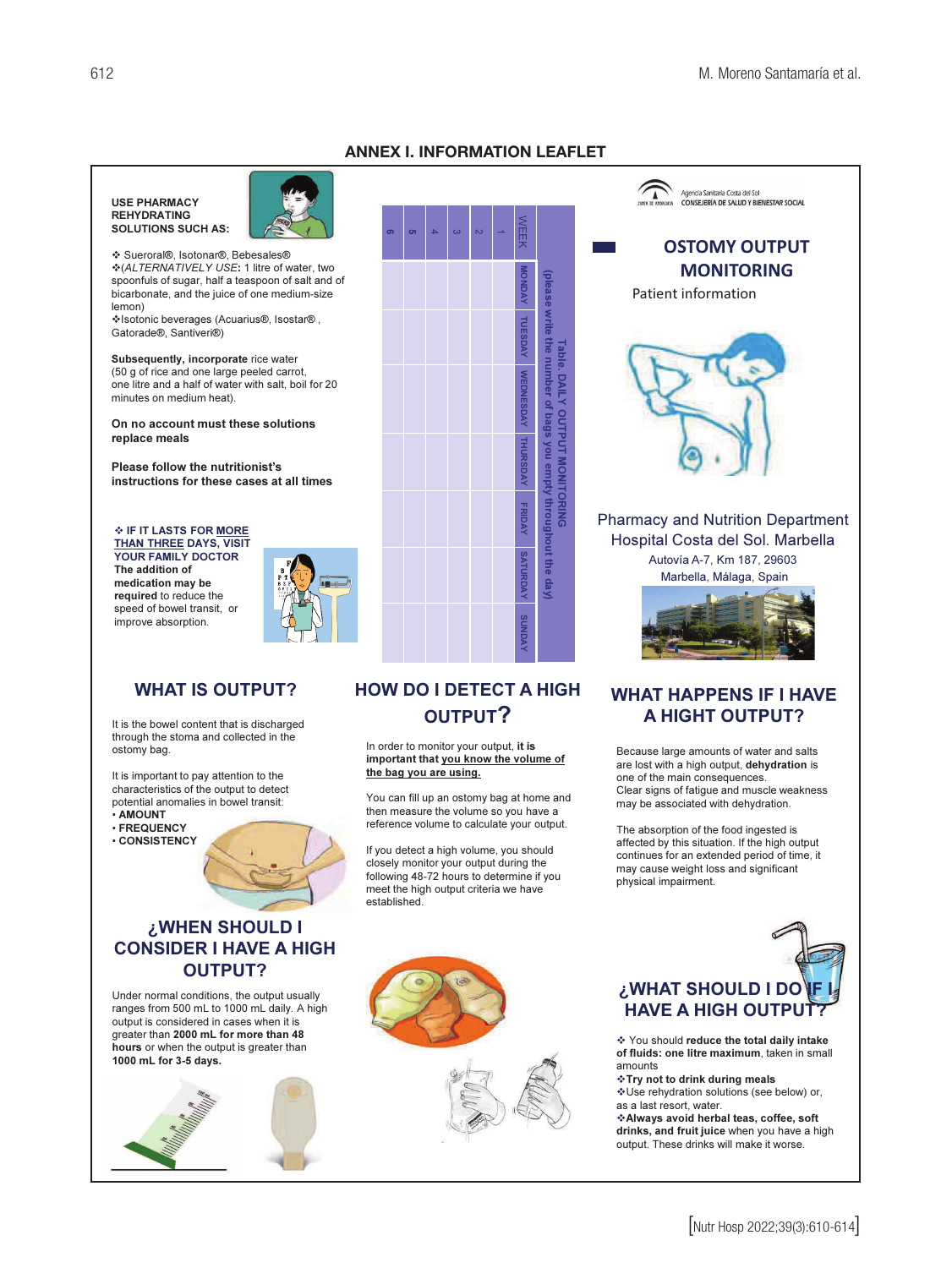## Assessment of the importance of ostomy patients' understanding of dietary 613 and lifestyle recommendations

|                  | ASSESSMENT QUESTIONNAIRE                                                                                                                           |
|------------------|----------------------------------------------------------------------------------------------------------------------------------------------------|
| MR No.:<br>DATE: | NAME AND SURNAME:                                                                                                                                  |
|                  | 1. - Is it important to monitor your output daily?                                                                                                 |
| п                | Yes                                                                                                                                                |
| п                | No                                                                                                                                                 |
|                  | 2. - If my daily output is greater than 1500mL, does it mean I am having a high output?                                                            |
| п                | Yes                                                                                                                                                |
| п                | No                                                                                                                                                 |
|                  | 3.- If I am having a high output, I should take more than a litre of fluids by mouth, mainly<br>soft drinks and herbal teas, and always at meals.  |
| п                | Yes                                                                                                                                                |
| п                | No                                                                                                                                                 |
|                  | 4. - If my output is high, in addition to being careful with my fluid intake, should I make<br>some changes to my diet?                            |
| п                | Yes                                                                                                                                                |
| п                | N <sub>0</sub>                                                                                                                                     |
|                  | 5.- If my output remains high for three days despite drinking less than one litre of fluids and<br>changing my diet, should I seek medical advice? |
|                  | Yes                                                                                                                                                |
|                  | N <sub>0</sub>                                                                                                                                     |

#### Figure 1.

The assessment questionnaire.

The answers to each of the questionnaire's items were collected and analysed.

## STATISTICAL ANALYSIS

A descriptive analysis was performed using measures of central tendency, dispersion, and position for quantitative variables, and frequency distribution for qualitative variables. To evaluate differences in the level of understanding recorded with the questionnaire, the Mann-Whitney U-test was used for quantitative variables, and Fisher's exact test for qualitative variables. Statistical significance level was set at  $p < 0.05$ .

### RESULTS

The study population consisted of 35 consecutively recruited patients. Demographics are shown in table I.

## EDUCATIONAL MATERIAL EVALUATION

The evaluation of the information leaflet using the 22 factors contained in the SAM scale provided a 75 % score, and therefore the quality of the material was considered superior (70-100 %). Text readability was assessed with the INFLESZ formula, and the level of difficulty was considered normal.

## Table I. General characteristics of the study population  $(n = 35)$

|                                                | $n$ (%)               |  |
|------------------------------------------------|-----------------------|--|
| Gender                                         |                       |  |
| Male                                           | 27 (77.1 %)           |  |
| Female                                         | $8(22.9\%)$           |  |
| Underlying disease                             |                       |  |
| Malignant                                      | 30 (85.7 %)           |  |
| Benign                                         | $5(14.3\%)$           |  |
| Length of resection (cm)                       |                       |  |
| (mean $\pm$ SD)                                | $21.5 \pm 22.1$       |  |
| Type of stoma                                  |                       |  |
| Colostomy                                      | 20 (57.1 %)           |  |
| lleostomy                                      | 15 (42.9 %)           |  |
| Duration of the stoma                          |                       |  |
| Provisional                                    | 21 (60 %)             |  |
| Permanent                                      | 14 (40 %)             |  |
| High-output stoma at admission                 | 2(5.7%)               |  |
| <b>Education level</b>                         |                       |  |
| No qualifications/Primary-level education      | 15 (43 %)             |  |
| Secondary-level education/University education | 20 (57 %)             |  |
| <b>Employment status</b>                       |                       |  |
| Employed                                       | 6(17%)                |  |
| Unemployed                                     | 3(9%                  |  |
| Retired                                        | 20 (57 %)             |  |
| Sick leave                                     | $4(11\%)$             |  |
| Family carer/Housekeeper                       | 2(6%)                 |  |
| Age (years) (mean $\pm$ SD)                    | $67.9 \pm 11.1$ years |  |

## HIGH OUTPUT MANAGEMENT: LEVEL OF UNDERSTANDING

Of all the patients, 71.4 % ( $n = 25$ ) did not provide correct answers to all the questions. Table II shows the answers to the different items of the questionnaire.

Correctness of the answers to the questionnaire showed no significant differences between the group of patients with secondary/university edcation and the group without formal education or with primary education ( $p = 1.00$ ).

### DISCUSSION AND CONCLUSION

Seventy percent of patients provided incorrect answers to some of the items of the questionnaire. These results evidence a lack of understanding of the information provided during the nutritional consultation and are consistent with the findings of other studies on treatment adherence, which have shown that the limitations of certain patients to understand the characteristics of their disease and the information received determines their degree of treatment compliance (1,4).